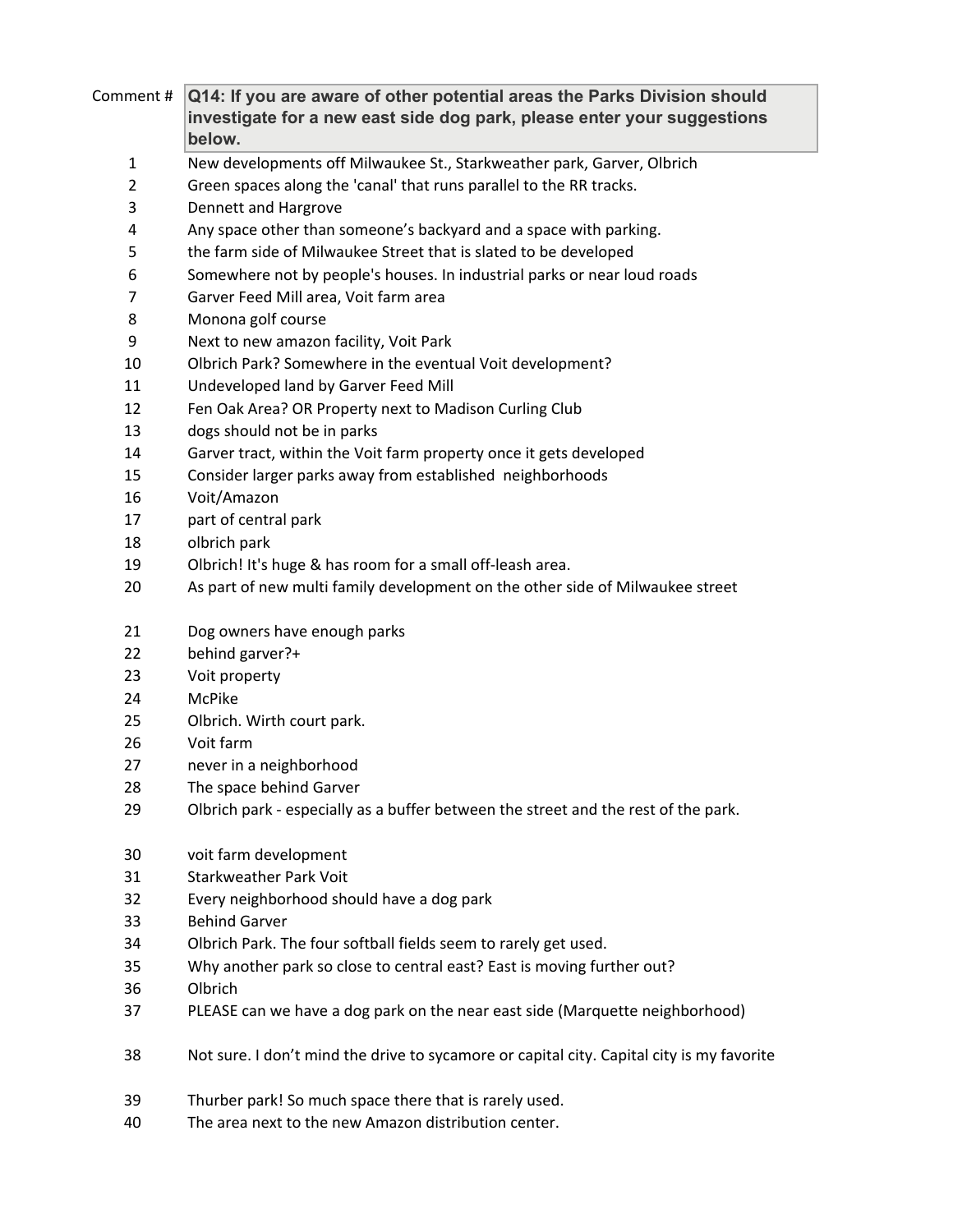- 41 Other side of Milwaukee st /Swiss colony.
- 42 Olbrich Park would be great!
- 43 Advertise existing parks like Demetral, don't add another.
- 44 I do not believe another location is needed. However Demetral Field is one. People are being lazy.
- 45 Garver mills
- 46 The Voit property on Milwaukee Street
- 47 Tenny Park!!!
- 48 Possibly a portion of Olbrich, or space newly cleared north of Milwaukee St.
- 49 Starkweather Park: better parking, fewer homes
- 50 Part of the Voit Farms parcel? Though I think that's still privately owned...
- 51 Lake Edge Park
- 52 NA
- 53 Olbrich
- 54 olbrich park, parkland by Spreacher rd‐ was to be for school, not behind anyone's home
- 55 Sycamore is enough
- 56 Olbrich Park west
- 57 West side of Olbrich Park
- 58 the area NE of Milwaukee St and Fair Oaks Ave would be a better, even if fewer dog owners nearby
- 59 A purpose built dog park north of Milwaukee Street in the new development seems most appropriate.
- 60 Monona Park, the development north of Milwaukee St., Monona Golf Course if it closes
- 61 The redevelopment of the Voight farm across Milwaukee st
- 62 as yet undeveloped land on north side of Milwaukee St.
- 63 Area behind amazon
- 64 Olbrich park or Voit property on Milw.St
- 65 Garver area or north of milwaukee street someday
- 66 North of Milwaukee St. Huge open areas that a dog park can be planned into that development.
- 67 Garver Feed Mill area
- 68 Olbrich Park
- 69 roysters commons
- 70 Away from any residential property.
- 71 Other dog parks are not as close to housing, need more open space.
- 72 The space behind the Milwaukee St US Post office
- 73 Outside the City limits.
- 74 Olbrich
- 75 No. Dogs tend to be aggressive & loud with other dogs. For avoidance of doubt, NO DOG PARK.
- 76 In the Milwaukee Street Special Area Plan in Starkweather Park or b/w the Olbrich Softball fields.
- 77 Perhaps Olbrich Park or Hiestand? Parking is available, noise less an issue.
- 78 Olbich‐Not near houses
- 79 Buy land on Milwaukee St for dog park. Don't use existing parkland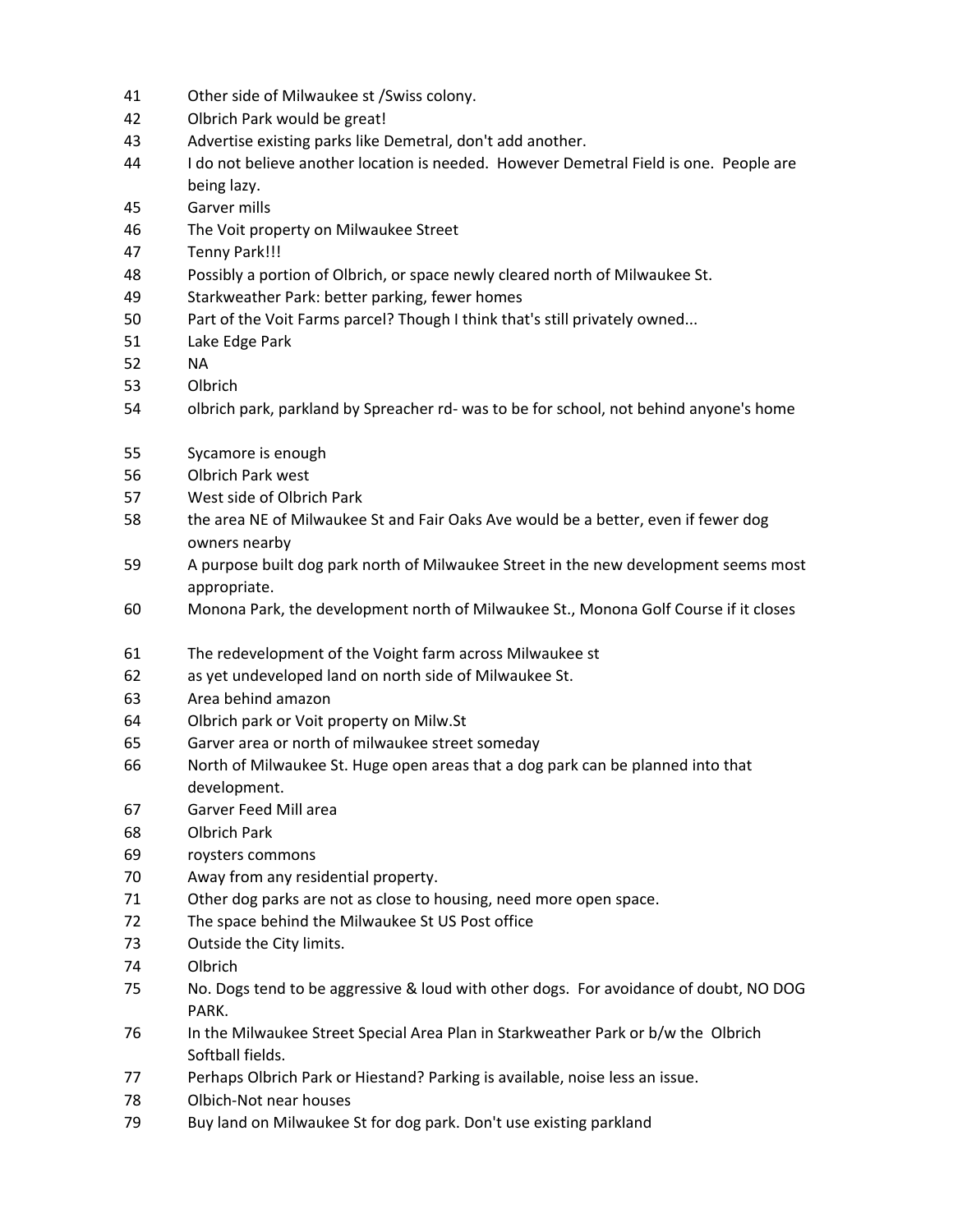- 80 Lake edge neighborhood
- 81 We already have one at Sycamore
- 82 Potential park at about farms, near amazon
- 83 I am not aware of other viable locations.
- 84 Garver land , lake edge
- 85 Reston heights
- 86 Olbrich- but make it an open off leash park like Zilker dog park in Austin.
- 87 None. Dog Parks are disruptive and an eye sore.
- 88 Possibly north of OB Sherry Park and north of Milwaukee Street.
- 89 HiestandPrk,OlbrichPrk,Walter&Hargrove,Corp/Regis,btw Garver&Starkweather,behind apts W of FairOaks
- 90 n/a
- 91 Olbrich, Hiestand, McGinnis
- 92 Droster park
- 93 Thurber Park, Worthington Park
- 94 The grass between Hargrove and the bike path?
- 95 no comment
- 96 Eastwood Park (removal of Eastwood and repllacement with a park)
- 97 Starkweather Park, Hiestand Park
- 98 Olbrich lots of space and can be away from homes
- 99 Wirth Court Park
- 100 Land near Garver Mill
- 101 There is a little park across the river from Yahara Park that people with dogs use extensively.
- 102 How about that field by the old 1 room school on MILWAUKEE St?
- 103 Portland Park
- 104 Between the olbrich Baseball diamonds
- 105 Lake Edge, revisit Garver idea
- 106 New Milwaukee street neighborhood
- 107 Olbrich Park, between the Beer Garden and East Side Club
- 108 Area north of Milwaukee street, area near Royster Commons
- 109 Portland Park, Heistand
- 110 Behind the east transfer point, like between hwy 30, Stoughton rd, and Mke st.
- 111 Pick a park that does not have existing bike paths going through it
- 112 Olbrich Park
- 113 Lake Edge Park or the park on Buckeye Rd which is rarely used
- 114 Lake Edge
- 115 A portion of Olbrich Park
- 116 The development across Milwaukee St. west of Amazon.
- 117 Olbrich Park, grassy field around Whitehorse school, narrow grassy strip along Hargrove at Tulane.
- 118 I would suggest looking in the potential new development off Milwaukee Street.
- 119 Starkweather, Acewood, Droster
- 120 When Vogt Farm is rezoned, a dog park should be planned there.
- 121 Starkweather Park
- 122 The Garver Site could accommodate the dog park